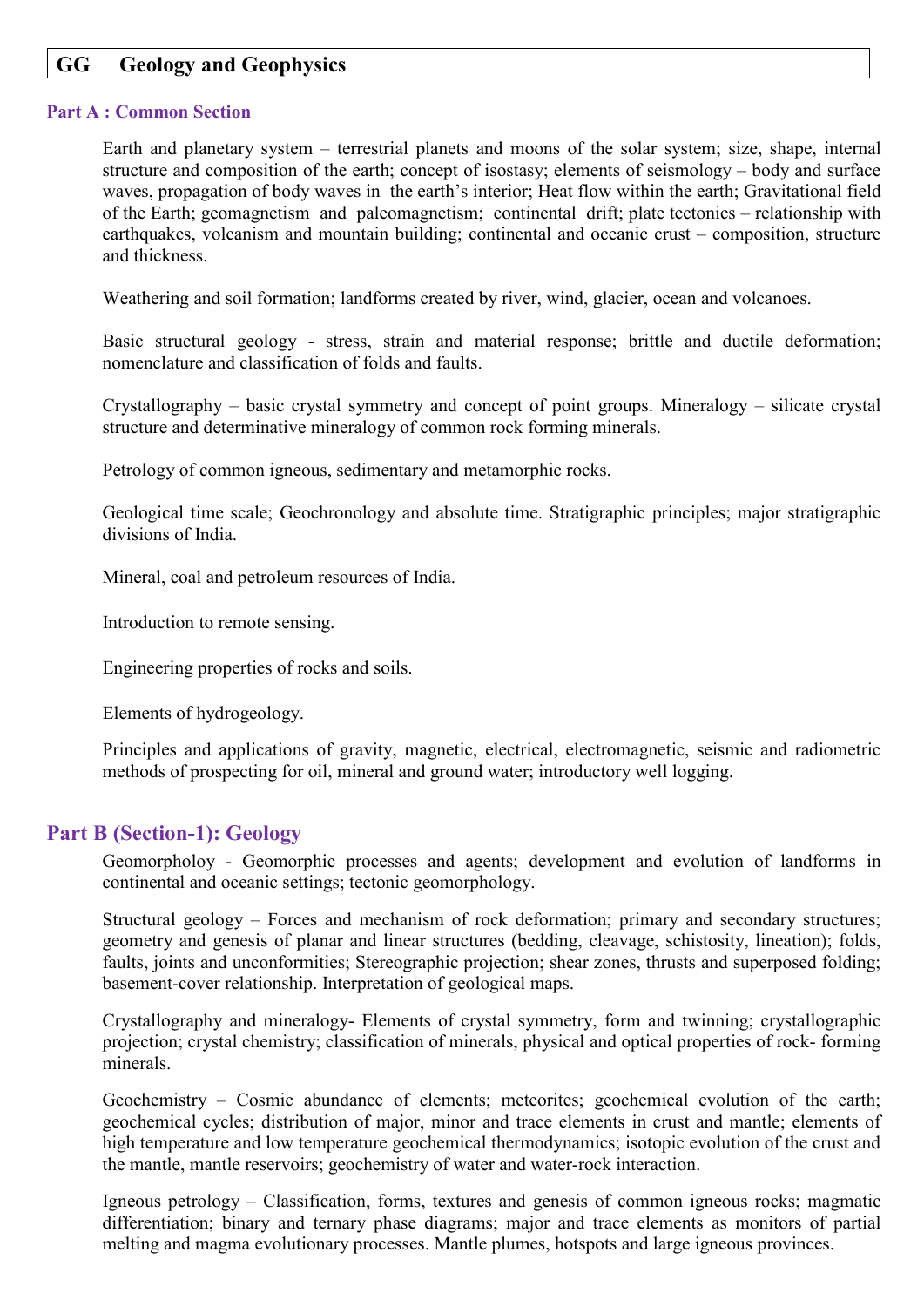Sedimentology– Texture, structure and sedimentary processes; petrology of common sedimentary rocks; Sedimentary facies and environments, cyclicities in sedimentary succession; provencance and basin analysis. Important sedimentary basins of India

Metamorphic petrology – Structures and textures of metamorphic rocks. Physico-chemical conditions of metamorphism and concept of metamorphic facies, grade and baric types; chemographic projections; metamorphism of pelitic, mafic and impure carbonate rocks; role of bulk composition including fluids in metamorphism; thermobarometry and metamorphic P-T-t paths, and their tectonic significance.

Paleobiology - Diversity of life through time, mass extinctions- causes and effects; taphonomy processes of fossilization. Taxonomy. Morphology and functional morphology of invertebrates (bivalves, brachiopods, gastropods, echinoids, ammonites); microfossils (foraminifera, ostracoda, conodonts, bryozoa); Vertebrate paleonology (Equus, Probicidea, Human); Paleobotany (plant, spores, pollens). Basic concepts of ecology/paleoecology; classification - ecological and taxonomic schemes (diversity and richness). Fossils and paleoenvironments.

Stratigraphy – Principles of stratigraphy and concepts of correlation; Lithostratigraphy, biostratigraphy and chronostratigraphy. Principles of sequence stratigraphy and applications. Stratigraphy of peninsular and extra-peninsular India. Boundary problems in Indian stratigraphy.

Resource geology - Ore-mineralogy; ore forming processes vis-à-vis ore-rock association (magmatic, hydrothermal, sedimentary, supergene and metamorphogenic ores); fluid inclusions as ore genetic tools. Coal and petroleum geology; marine mineral resources. Prospecting and exploration of economic mineral deposits - sampling, ore reserve estimation, geostatistics, mining methods. Ore dressing and mineral economics. Distribution of mineral, fossil and nuclear fuel deposits in India.

Global tectonics – Plate motions, driving mechanisms, plate boundaries, supercontinent cycles.

Applied geology – Physico-mechanical properties of rocks and soils; rock index tests; Rock failure criteria (Mohr-Coulomb, Griffith and Hoek-Brown criteria); shear strength of rock discontinuities; rock mass classifications (RMR and Q Systems); in-situ stresses; rocks as construction materials; geological factors in the construction of engineering structures including dams, tunnels and excavation sites. Analysis of slope stability.

Natural hazards (landslide, volcanic, seismogenic, coastal) and mitigation. Principles of climate change Hydrogeology – Groundwater flow and exploration, well hydraulics and water quality.

Basic principles of remote sensing – energy sources and radiation principles, atmospheric absorption, interaction of energy with earth's surface, aerial-photo interpretation, multispectral remote sensing in visible, infrared, thermal IR and microwave regions, digital processing of satellite images. GIS – basic concepts, raster and vector mode operations.

## **Part B (Section-2): Geophysics**

Soild-Earth Geophysics - The earth as a planet; different motions of the earth; gravity field of the earth, Clairaut's theorem, size and shape of earth; geomagnetic field, paleomagnetism; Geothermics and heat flow; seismology and interior of the earth; variation of density, velocity, pressure, temperature, electrical and magnetic properties of the earth.

Geodesy - Gravitational Field of the Earth; Geoid; Ellipsoid; Geodetic Reference Systems; Datum; Everest (1830) and WGS 84 (1984) systems; GPS and DGPS; Levelling and Surveying.

Earthquake Seismology - Elements of elasticity theory- stress and strain tensors, Generalized Hooke's Law; Body and Surface Waves; Rotational, dilatational, irrorational and equivolumnal waves. Reflection and refraction of elastic waves; Inhomogenous and evanescent waves and bounded waves;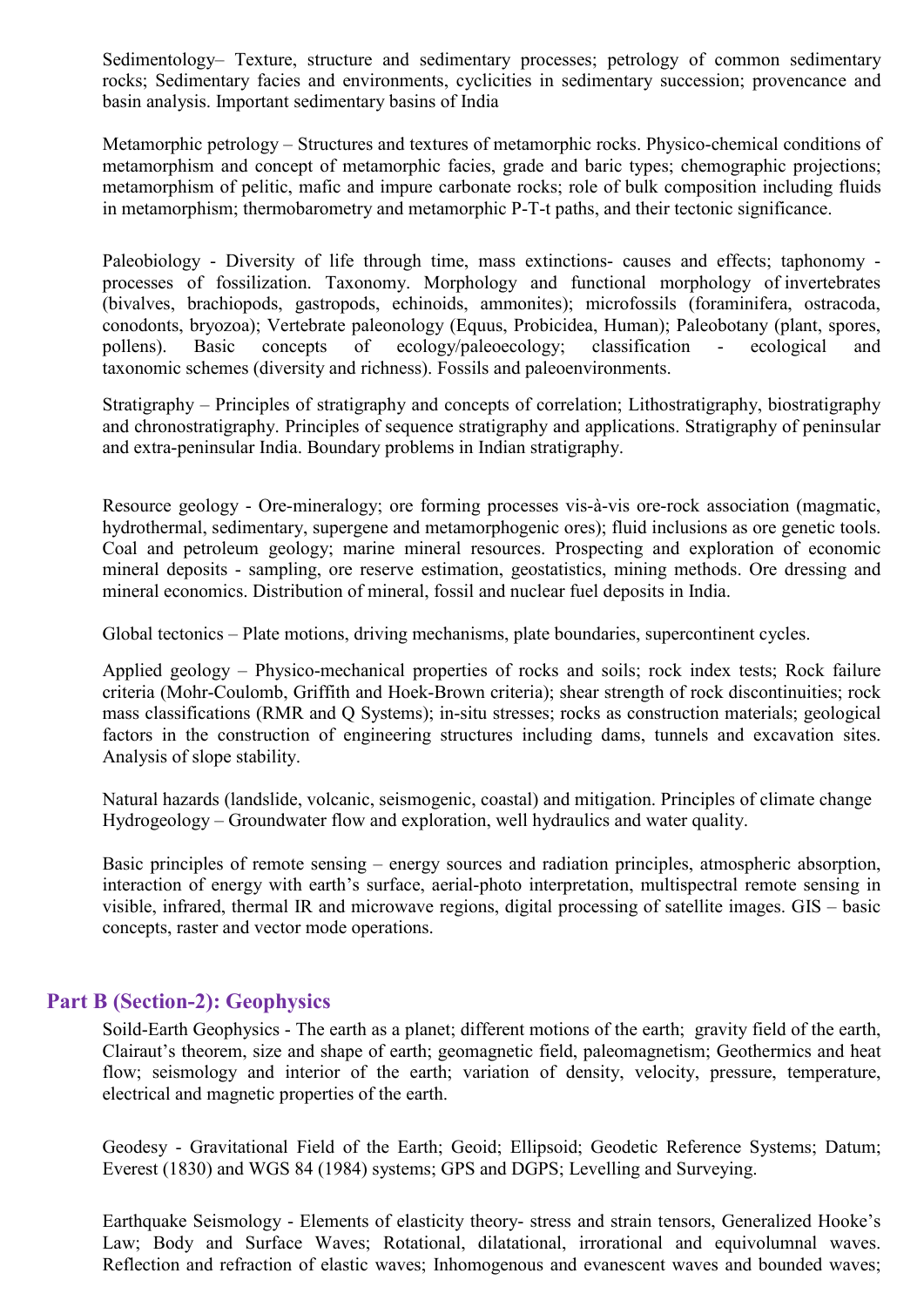Eikonal Equation and Ray theory; earthquakes-causes and measurements, magnitude and intensity, focal mechanisms; earthquake quantification, source characteristics, seismotectonics and seismic hazards; digital seismographs, Earthquake statistics, wave propogation in elastic media, quantifying earthquake source from seismological data. Elements of Seismic Tomography.

Potential and Time Varying Fields - Scalar and vector potential fields; Laplace, Maxwell and Helmholtz equations for solution of different types of boundary value problems in Cartesian, cylindrical and spherical polar coordinates; Green's theorem; Image theory; integral equations in potential and timevarying field theory.

Gravity Methods - Absolute and relative gravity measurements; Gravimeters; Land, airborne, shipborne and bore-hole gravity surveys; Tensorial Gravity sensors and surveys; various corrections for gravity data reduction – free air, Bouguer and isostatic anomalies; density estimates of rocks; regional and residual gravity separation; principle of equivalent stratum; data enhancement techniques, upward and downward continuation; derivative maps, wavelength filtering; preparation and analysis of gravity maps; gravity anomalies and their interpretation – anomalies due to geometrical and irregular shaped bodies, depth rules, calculation of mass.

Magnetic Methods - Elements of Earth's magnetic field, units of measurement, magnetic susceptibility of rocks and measurements, magnetometers and magnetic gradiometers, Land, airborne and marine magnetic and magnetic gradiometer surveys, Various corrections applied to magnetic data, IGRF, Reduction to Pole transformation, Poisson's relation of gravity and magnetic potential field, preparation of magnetic maps, upward and downward continuation, magnetic anomalies due to geometrical and irregular shaped bodies; Image processing concepts in processing of magnetic anomaly maps; Depth rules; Interpretation of processed magnetic anomaly data; derivative, analytic signal and Euler Depth Solutions. Applications of gravity and magnetic methods for mineral and oil exploration.

Electrical Methods - Conduction of electricity through rocks, electrical conductivities of metals, nonmetals, rock forming minerals and different rocks, concepts of D.C. resistivity measurement and depth of investigation; Apparent Resistivity and Apparent Chargeability, Concept of Negative Apparent Resistivity and Negative Apparent Chargeability; Theory of Reciprocity, Sounding and Profiling, Various electrode arrangements, application of linear filter theory, Sounding curves over multi-layered earth, Dar-Zarrouk parameters, reduction of layers, Triangle of anisotropy, interpretation of resistivity field data, Principles of equivalence and suppression, self-potential method and its origin; Electrical Resitivity Tomography (ERT); , Induced polarization, time and frequency domain IP measurements; interpretation and applications of SP, resistivity and IP data sets for ground-water exploration, mineral exploration, environmental and engineering applications.

Electromagnetic Methods - Geo-electromagnetic spectrum; Biot Savart's Law; Maxwell's Equation, Helmotz Equation, Basic concept of EM induction in the earth, Skin-depth, elliptic polarization, inphase and quadrature components, phasor diagrams; Response function and response parameters; Ground and Airborne Methods, measurements in different source-receiver configurations; Earth's natural electromagnetic methods-tellurics, geomagnetic depth sounding and magnetotellurics; Electromagnetic profiling and Sounding, Time domain EM method; EM scale modeling, processing of EM data and interpretation; Ground Penetrating Radar (GPR) Methods; Effect of conducting overburden; Geological applications including groundwater, mineral environmental and hydrocarbon exploration.

Seismic methods - Elastic properties of earth materials; Reflection, refraction and CDP surveys; land and marine seismic sources, generation and propagation of elastic waves, velocity – depth models, geophones, hydrophones, digital recording systems, digital formats, field layouts, seismic noise and noise profile analysis, optimum geophone grouping, noise cancellation by shot and geophone arrays, 2D, 3D and 4D seismic data acquisition, processing and interpretation; CDP stacking charts, binning, filtering, static and dynamic corrections, Digital seismic data processing, seismic deconvolution and migration methods, attribute analysis, bright and dim spots, seismic stratigraphy, high resolution seismics, VSP, AVO, multi-component seismics and seismic interferometry. Reservoir geophysics- Rock Physics and Petrophysics.